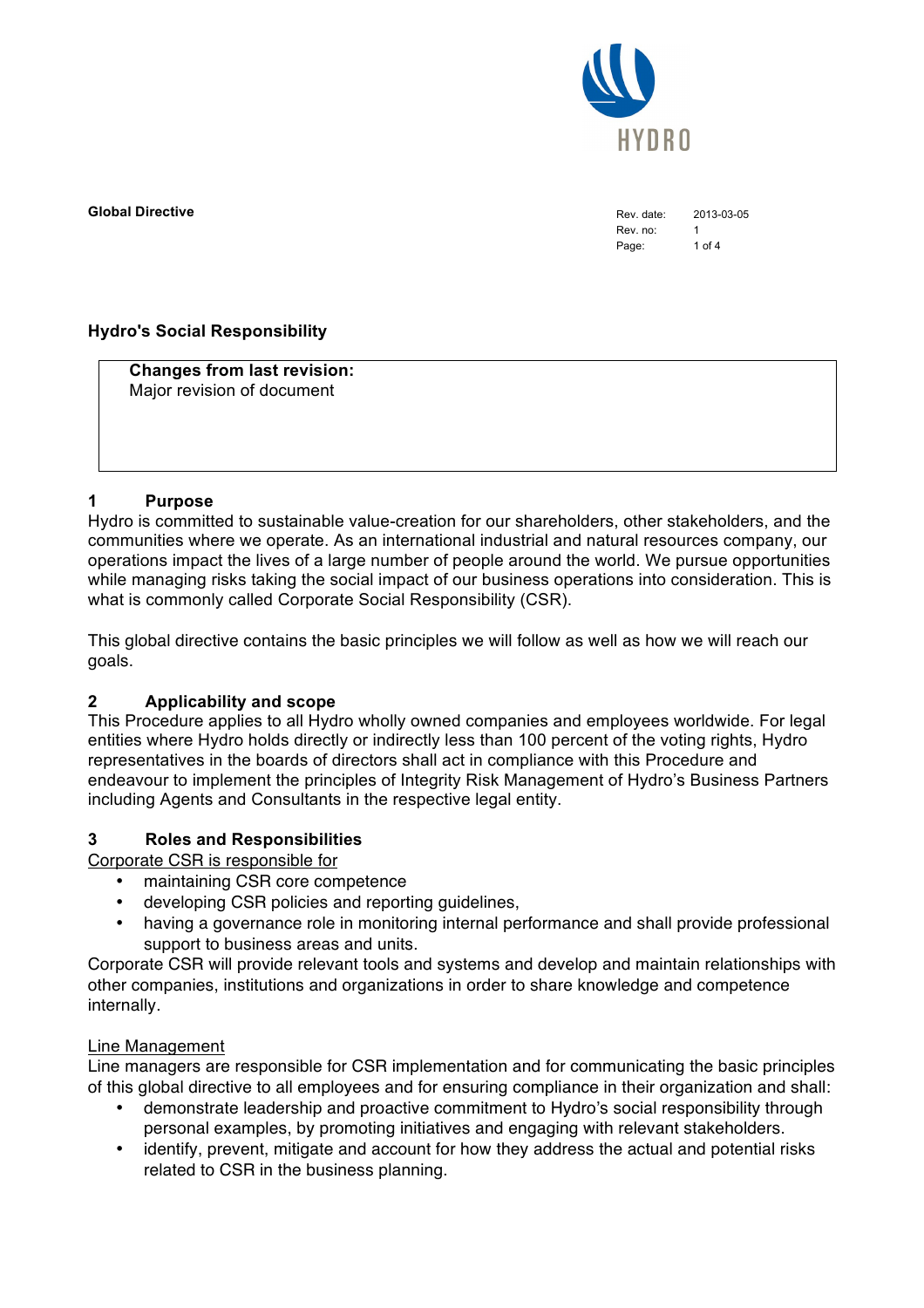### **Hydro's Social Responsibility**

**Internal** NHC-GD09 Rev. date: 2013-03-05 Rev. no: 1 Page: 2 of 4

• inform / consult Corporate CSR staff on relevant risks and issues, especially if they can have a bearing on Hydro as a group or other units.

#### Business Areas and Units

Operational guidelines for CSR shall be developed when appropriate and according to the specific challenges and characteristics of each Business Area and its units. Each Business Area is responsible for securing adequate resources to ensure compliance with this Global Directive.

#### . **4 Policies, principles and requirements**

Recognized international standards such as Universal Declaration of Human Rights, the International Labour Organization's (ILO) core conventions and the International Finance Corporation's (IFC) Performance Standards as well as the ten sustainable development principles laid down by the International Council on Mining & Metals (ICMM), have been used as references when preparing this directive, and may be useful sources of additional information.

### **4.1 Integrity and anti-corruption**

The Hydro Integrity Program Handbook is our most elaborate tool on combating corruption and improper payments, aimed to advise the business lines in developing and maintaining systems and attitudes to prevent corruption, bribery – including facilitation payments - and fraud.

### **4.2 Human Rights**

Hydro is committed to respecting and supporting the internationally recognized human rights of all individuals potentially affected by our operations, as laid down in our Human Rights Policy, including:

- Our direct employees and third party employees working under our supervision
- Employees of our suppliers and contractors
- Individuals and groups in the communities in which we operate
- Individuals potentially affected by the use and disposal of our products

#### **5 Operational processes**

Numerous Hydro processes listed in article 7 embed important human rights and compliance issues and how we in Hydro address these as the way we operate.

#### **5.1 Our value chain**

Companies are increasingly being held accountable for the actions throughout their value chains or linked to their business relationships.

- Hydro units shall pursue a risk based approach in their supply chains, engaging suppliers and other business partners to address and mitigate risks, including through industry-wide collaborative efforts or multi stakeholder initiatives.
- Agreements between Hydro and its suppliers, customers and other business partners shall incorporate contractual commitments reflecting Hydro's CSR principles as set out in this directive. We shall also ensure the right to audit accordingly, even if we operate through an intermediary.
- Hydro's CSR principles shall be promoted towards partly owned companies, customers and other business relationships.

## **5.2 Community and stakeholder engagement**

Hydro is committed to understand stakeholders' concerns and ideas, and to involve them in our activities and decision-making processes. This may also be part of our obligations under licenses and permits.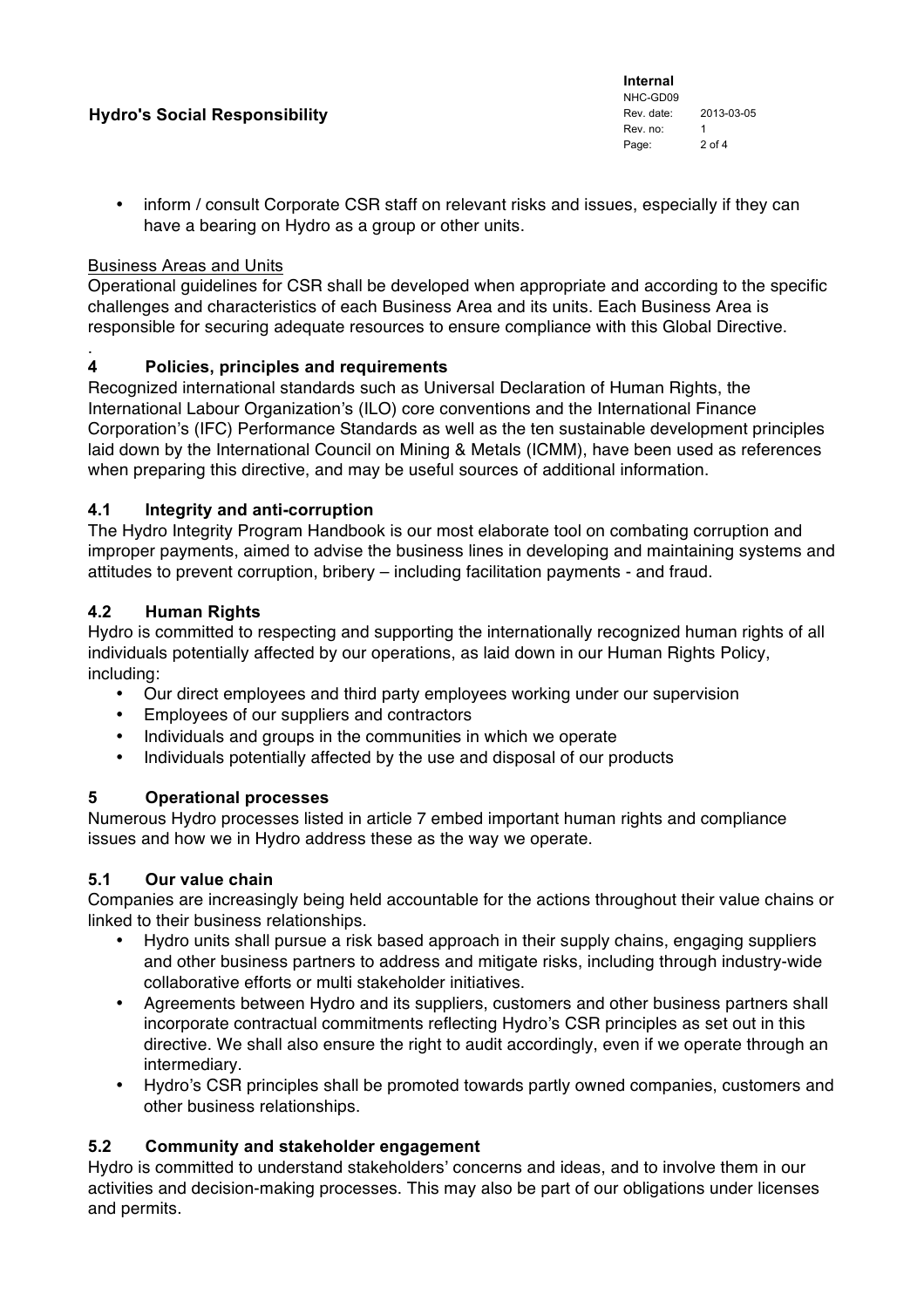### **Hydro's Social Responsibility**

**Internal** NHC-GD09 Rev. date: 2013-03-05 Rev. no: 1 Page: 3 of 4

- In order to contribute to the economical, social and institutional development of the communities in which we operate, we will engage the likely affected parties at the earliest practical stage with a view to identify, prevent and mitigate adverse impacts of own operations. This is also an integral part of the company's Capital Value Process.
- Based on systematic impact assessments and corporate strategies, Hydro's businesses may engage selectively in social investments that contribute to education, sustainable livelihoods, local capacity building and transparency.
- Opportunities for implementation through partnerships with government and civil society organizations shall be actively explored.

### **6 Due Diligence**

Due diligence is defined as "the process through which enterprises can identify, prevent, mitigate and account for how they address their actual and potential adverse impacts as an integral part of business decision-making and risk management systems".<sup>1</sup>

- Hydro will pursue its operations and projects with a risked based approach as an integral element in Hydro's business planning and review systems.
- Sound management requires knowledge and understanding of societies and communities where we operate. Hydro will engage with relevant external stakeholders.
- If significant changes in ongoing operations, closures or new projects are launched, the unit in charge shall consult Corporate CSR to consider whether and to which extent social impact assessments should be conducted as a basis for making business decisions.
- A procedure on Integrity Risk Management of Hydro's Business Partners including Agents and Consultants sets out minimum requirements and provide guidance for conducting integrity due diligence (IDD) of potential new and existing business partners, such as suppliers and customers, associates, intermediaries/agents and other business relations, in order to minimize Hydro's risk with such business relations. The procedure also sets forth minimum requirements for agreements entered into with certain intermediaries.

## **6.1 Training**

All business areas shall ensure relevant training of its staff. Corporate CSR shall provide guidance for such training as well as conduct targeted training on key issues like combating corruption and improper payment, human rights, value chain issues etc.

## **6.2 Reporting**

Hydro will report externally on CSR related issues as a part of the viability reporting and according to Global Reporting Initiative (GRI).

## **7 References to other Hydro documents**

Hydro's Global Directives and underlying documents should be seen as a whole and this document should be seen in context with other global directives. Requirements in the following documents are also highly relevant for CSR in Hydro:

- GD02 Hydro's People Directive
- GD03 Health, Security, Safety and Environment Global Directive
- Hydro Code of Conduct
- GD05 Deployment of Capital
- GD09-01 CSR in the Supply Chain
- GD09-02 Integrity Risk Management of Hydro's Business Partners, incl. Agents and **Consultants**

<sup>&</sup>lt;sup>1</sup> OECD Guidelines on Mulitnational Enterprises, 2011.